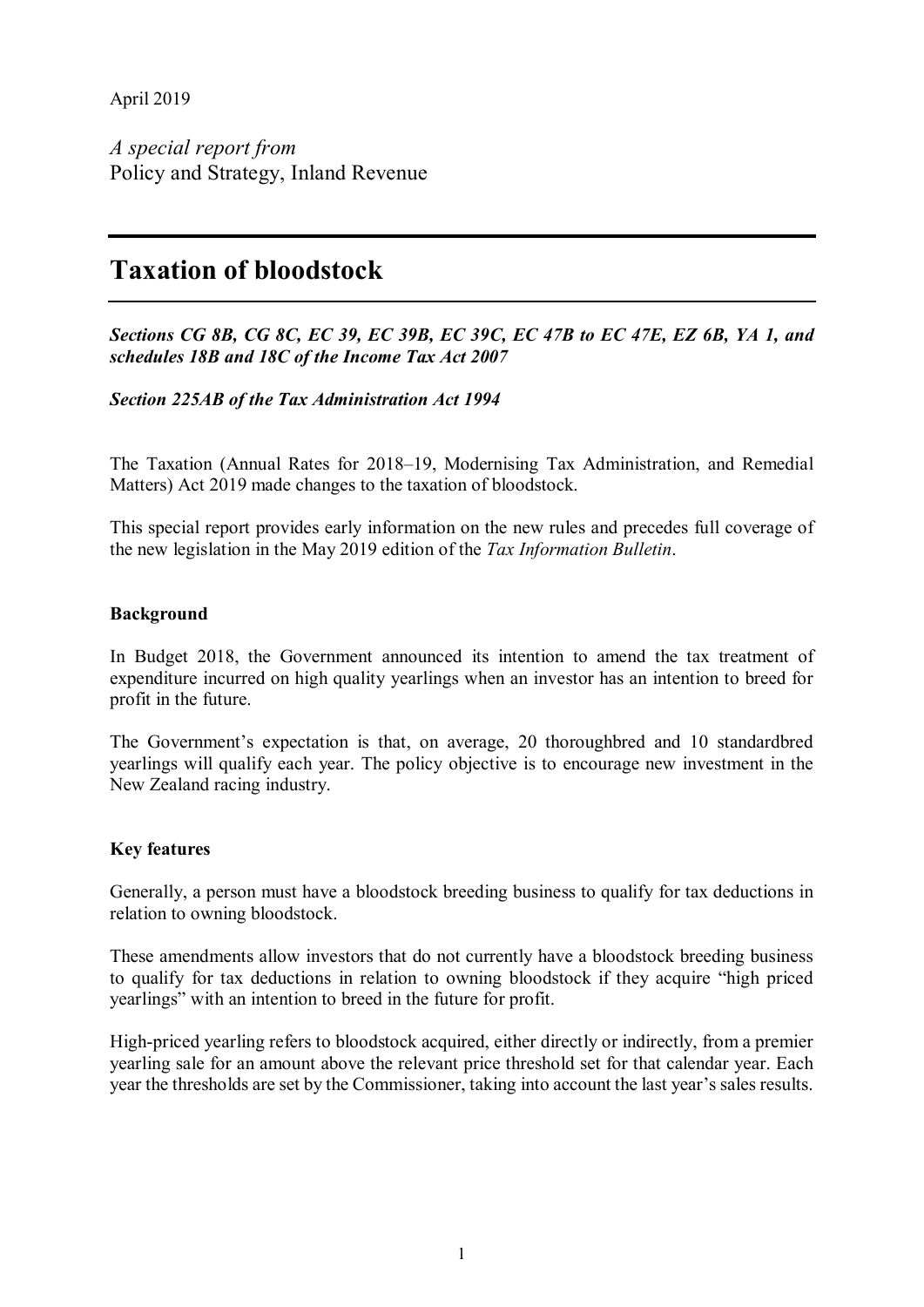To qualify for tax deductions, investors must also:

- notify the Commissioner of Inland Revenue of their intention to use the bloodstock for breeding for profit in the future; and
- provide the information required by the Commissioner.

The sale of a high-priced yearling by a prospective bloodstock breeder is assessable income in accordance with the existing bloodstock rules. There are also recovery rules where a high-priced yearling is sold to a non-resident or exported without first racing or being used for breeding in New Zealand.

# **Application date**

Most of the amendments apply from 1 January 2019. The amendments requiring the Commissioner to set and publish the national minimum price thresholds each calendar year apply from 1 January 2020.

# **Detailed analysis**

## *Prospective bloodstock breeders treated as being in breeding business*

New section EC 47C treats a prospective bloodstock breeder as having a bloodstock breeding business from the day that they acquire stud-founding bloodstock.

Stud-founding bloodstock means high-priced bloodstock acquired by a prospective bloodstock breeder before the yearling turns two years of age and where the notification requirements are met. This rule allows the syndication of a yearling that is high-priced bloodstock prior to the yearling turning two.

High-priced bloodstock is bloodstock that has been acquired at a premier yearling sale (these sales are defined in schedule 18B) for an amount greater than the relevant national minimum price threshold. For 2019, these thresholds are in the new section EZ 6B.

For the 2020 calendar year and beyond, the Commissioner must set and publish the national minimum price thresholds before the first premier yearling sale in the relevant calendar year. Where the Commissioner fails to do this, the most recently published thresholds will apply to sales occurring until the Commissioner sets and publishes thresholds for that calendar year.

A prospective bloodstock breeder means a person who acquires bloodstock when they do not have an existing bloodstock breeding business but intend to first race the bloodstock in New Zealand and use the bloodstock for breeding in New Zealand for profit.

## *Notification requirements of an intention to breed*

Under the notification requirements the owner(s) must, within four months of acquiring the high-priced bloodstock, provide the Commissioner with the following:

1. Notification of intention to breed.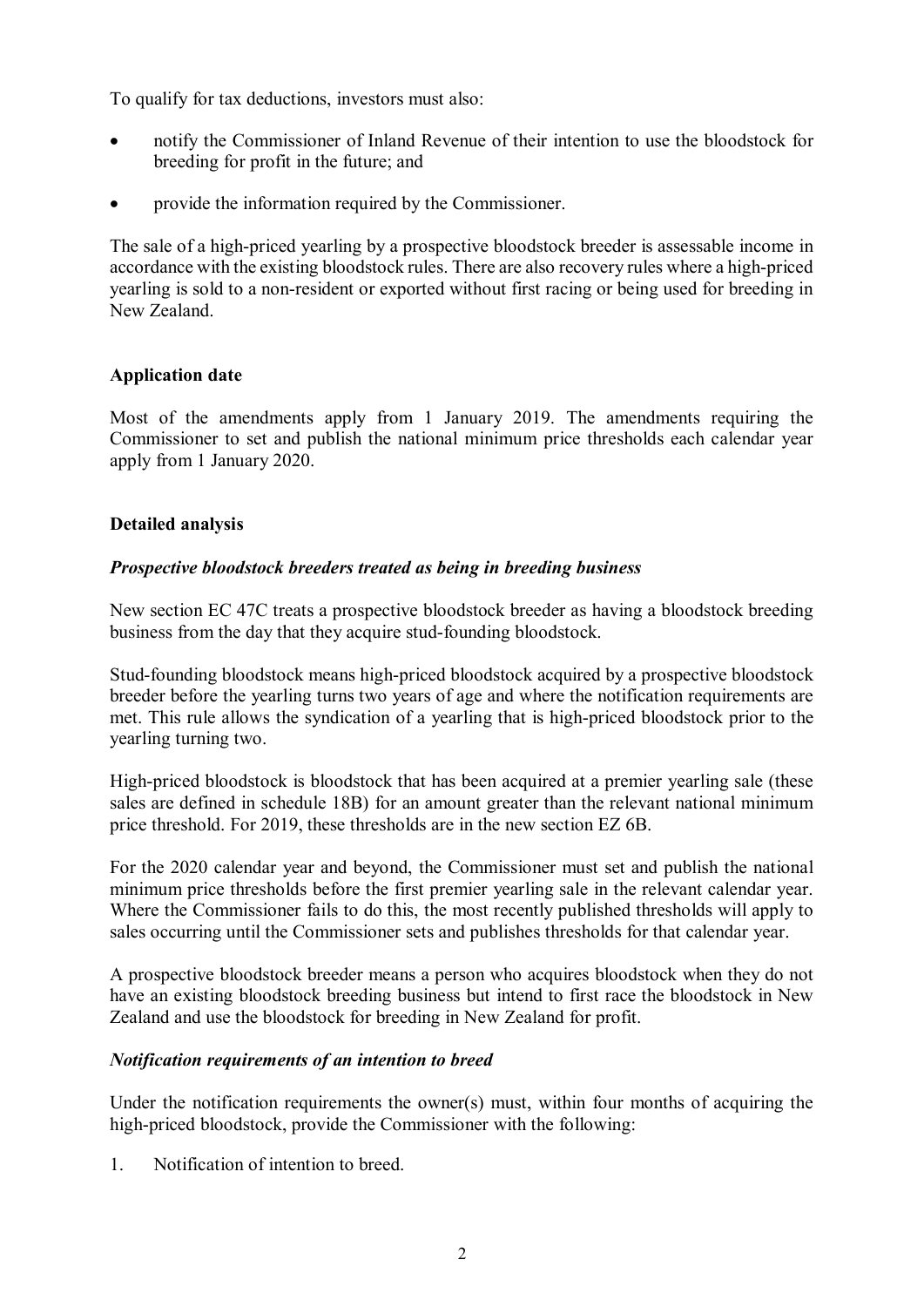- 2. Sale and purchase documentation (and, if not included in documentation, lot number/sale name/horse identification (colt/filly, dam/sire etc)).
- 3. IRD/GST number of the owner. If multiple owners (syndicate/partnership) details of the entity, including all owners.
- 4. Contact details of all owners: physical address, phone number, e-mail address.
- 5. Balance date.
- 6. Owner's founding documents (syndicate/partnership agreement).
- 7. Breeding business plan that includes:
	- a. A description of the business.
	- b. The research undertaken on the yearling's breeding pedigree and future commercial breeding prospects.
	- c. Location of activity.
	- d. Racing programme designed to prove the horse's breeding value (how is horse to be raced/racing management?).
	- e. Where and when is horse to commence breeding and who/how is this to be managed?
	- f. Financial forecasts.
	- g. Involvement of racing/breeding/syndicate manager (overall management of horse).
- 8. Veterinarian reports:
	- a. For syndicates required to operate in accordance with the "Bloodstock Syndication Code of Practice", a copy of the veterinarian certificate obtained; and
	- b. For all other syndicates, confirmation that an external physical examination was carried out by a veterinarian prior to purchase together with the details of the veterinarian who performed the examination.
- 9. Any other relevant communication within the syndicate prior to filing the application for a deduction for the cost of the high-priced bloodstock.

Meeting these requirements entitles a prospective bloodstock breeder to claim tax deductions for the write-down in the horse's value and other expenses, just like the owner of an existing bloodstock breeding business.

## *Notification requirements on change of intention to breed*

There is significant uncertainty whether a particular high-priced yearling will be used in a breeding business. This is because many yearlings never get to be used in a bloodstock breeding business due to injury, being gelded and/or poor racing performance.